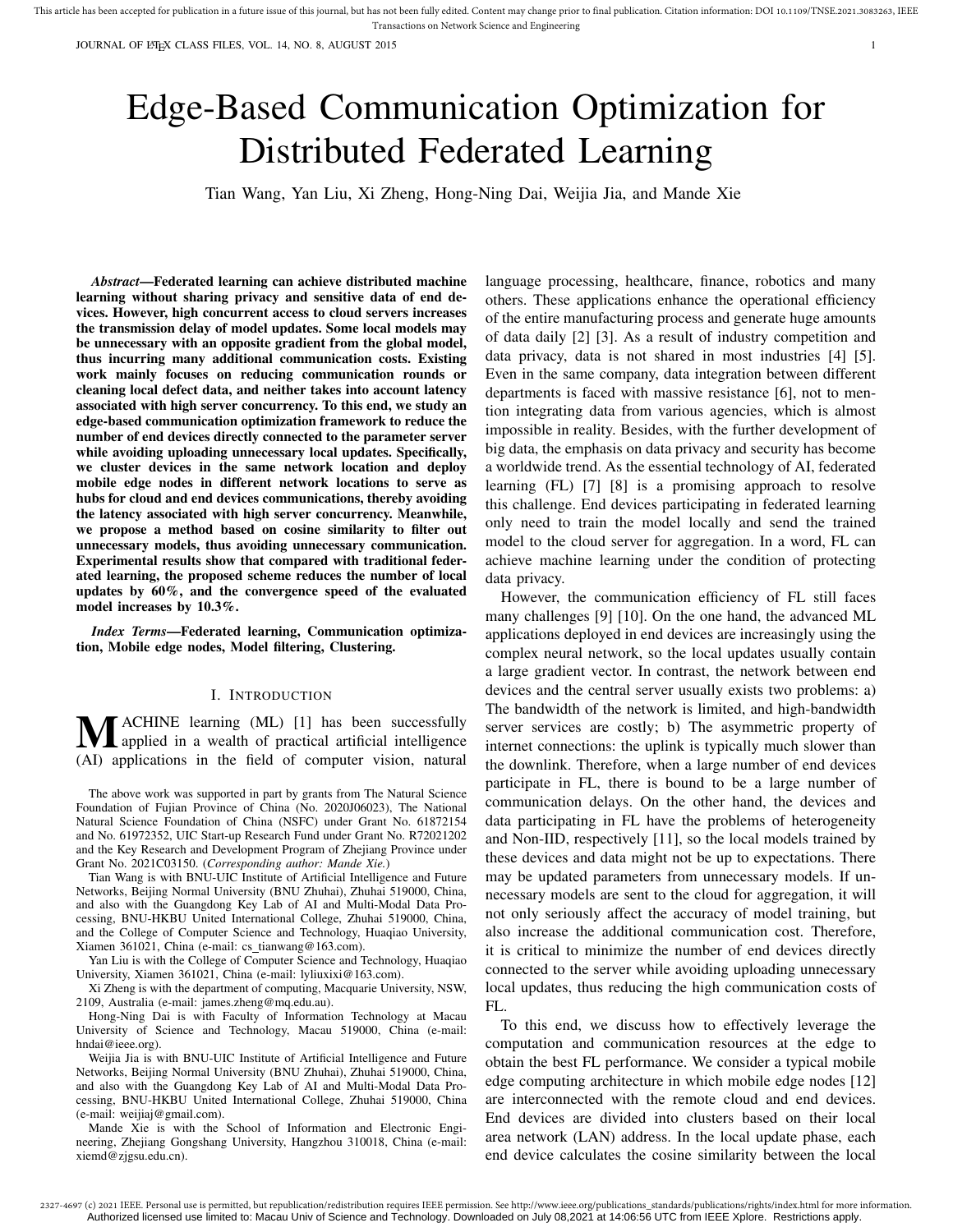JOURNAL OF LATEX CLASS FILES, VOL. 14, NO. 8, AUGUST 2015 2015

model parameters and the global model parameters. If the similarity between the two is lower than a threshold, the local model is considered an unnecessary update, thereby avoiding additional communication costs. In the edge aggregation phase, the mobile edge nodes deployed in each LAN collect and aggregate necessary updates from local models and then send the aggregated model to the cloud server for global aggregation, thereby avoiding the latency associated with concurrent server connections. Each edge aggregation consumes computing resources of mobile edge nodes, and each global aggregation consumes network communication resources between edge nodes and the cloud server only.

Overall, our main contributions are as follow:

- We introduce a clustering method based on the network location of end devices. Mobile edge nodes are deployed in each cluster as communication hubs to decrease the latency associated with high server concurrency.
- We compare the differences in parameter values and convergence directions and use this difference as a metric to filter out unnecessary models, thus avoiding unnecessary communication costs.
- We validate our framework in two FL settings. Extensive experiments on the MNIST dataset demonstrate that our approach reduces the number of updates in the network by 60%, and the convergence speed of the models is accelerated by 10.3% compared to traditional FL.

The remainder of the paper is organized as follows: After presenting related work in Section II, we preliminary introduce federated learning and present the problem definition in Section III. The proposed Edge-based communication optimization method of federated learning is presented in Section IV. Experimental evaluation and conclusion are given in Section V and Section VI, respectively.

#### II. RELATED WORK

The existing communication optimization work of FL includes two aspects of reducing communication and end device cleaning. We summarize the approaches along with references in Table I.

#### *A. Reduce Communication*

The existing work of reducing communication mainly realizes by increasing the computation on edge and algorithm optimization. It is proposed in [13] that focuses on increasing the computation on end devices or increasing the number of end devices to accelerate the convergence speed of the global model, while it ignores the delay caused by a large number of end devices concurrently accessing the server. Besides, a three-layer FL system is proposed in [14] that aggregates models on two layers of edge servers and cloud servers, which achieves a good compromise in communication calculations, but defaults to uploading all local models. As for algorithm optimization, considering that the data involved in FL is distributed on multiple end devices, a control algorithm is proposed in [15] [16] that determines the best trade-off between local update and global parameter aggregation under a given resource budget.

However, existing methods of reducing communication assume that all local updates (good or bad) must be uploaded to the cloud. They do not take into account the fact that some updates may be unnecessary or malicious.

### *B. End Device Cleaning*

During the training process of FL, unnecessary models may be uploaded by end devices, leading to the high communication cost of FL. The dirty devices may perform erratic updates intentionally, such as the data poisoning attack, or produce low-quality data unintentionally. It is proposed in [17] for the first time that considers the existence of unreliable participants (i.e., participants with low data quality), and proposes a solution to reduce the impact of these participants while protecting their privacy. In response to this problem, each participant trains a local model with its data and only shares model parameters with other participants, and it uses a functional mechanism to perturb the objective function of the neural network in the training process to achieve differential privacy. Besides, It is proposed in [18] [19] that achieved reliable end devices selection scheme, but they focus more on safety issues during training. An approach proposed in [20] leverages a pre-trained anomaly detection model to detect abnormal client behaviors and eliminate their adverse impacts. It seems to speed up the training speed of FL. A clustered federated learning framework based on the pairwise cosine similarity clustering between parameter updates is proposed in [21], which excludes abnormal participants by dividing customers into different groups and focuses on the impact of bad local updates on global models. Also, another work [11] that focuses on data cleaning reduces the risk of poisoning the global model but ignores the communication efficiency.

Although end devices with better performance can speed up the training speed of federated learning, they may also affect the global model's accuracy due to insufficient training data.

## *C. Local Update Optimization*

Different from most of the previously published methods that focused on the optimization of a single issue, it is proposed in [22] that takes into account three issues in federation learning, namely, the local client-side computation complexity, the communication cost, and the test accuracy. It develops an algorithm named Loss-based Adaptive Boosting FederatedAveraging (LoAdaBoost FedAvg), where the local models with high cross-entropy loss are further optimized before model averaging on the server. A work called communicationmitigated federated learning (CMFL) proposed in [23] that avoids irrelevant updates by checking whether local updates conform to the global trend, and ultimately reduces the number of accumulated communication rounds. However, its judgment method for the importance of local models is one-sided, and we also discuss this method later.

In contrast to the above research, our work focuses more on the communication delay caused by the high concurrency of the server and the additional communication cost caused by uploading unnecessary local updates. Our solution is to compare the differences between local update parameters and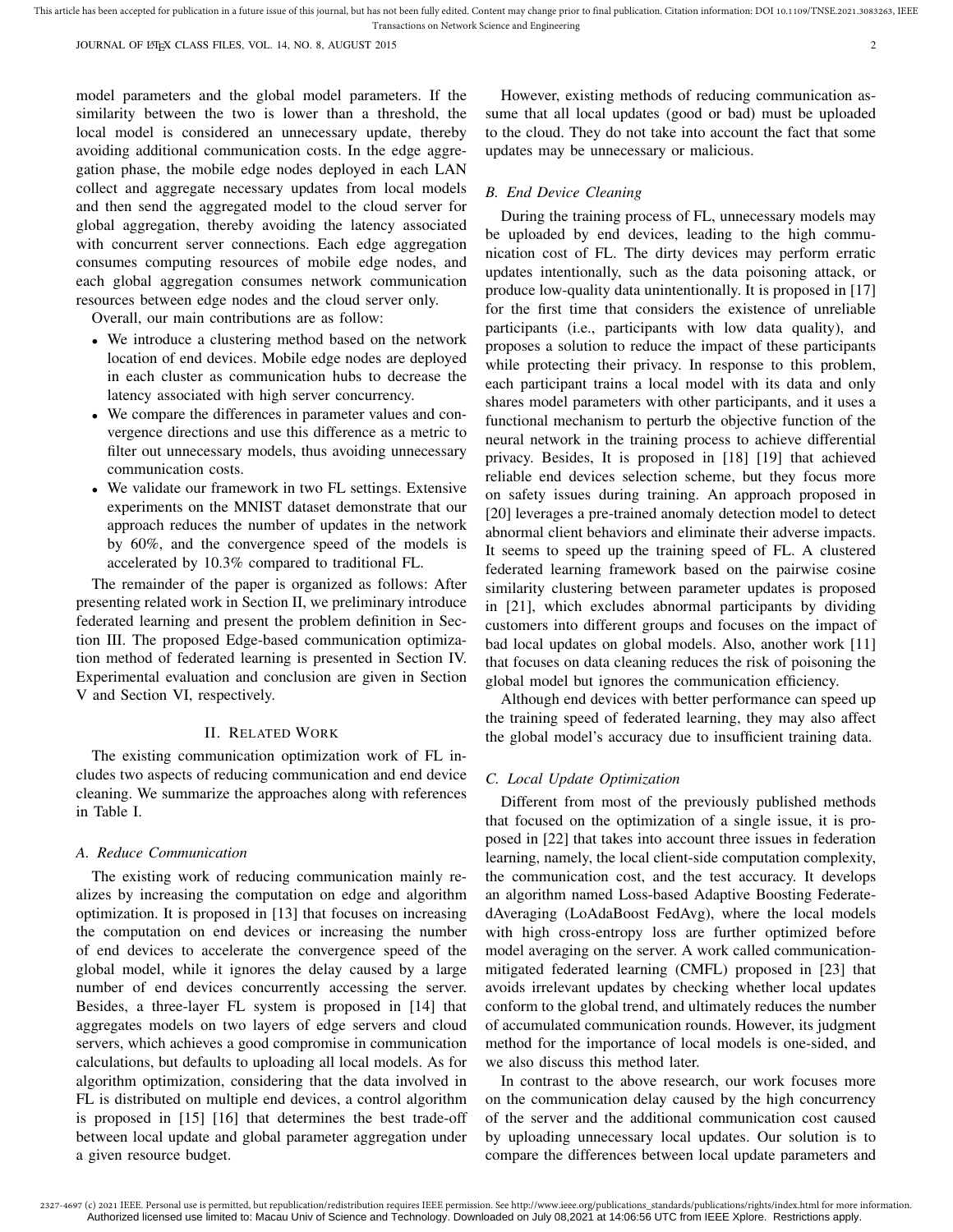JOURNAL OF LATEX CLASS FILES, VOL. 14, NO. 8, AUGUST 2015 33

TABLE I SOLUTIONS TO COMMUNICATION OPTIMIZATION IN FL

| <b>Solutions</b>             | Ref.             | <b>Key Ideas</b>                                                                          | <b>Limitations</b>                                                                      |  |
|------------------------------|------------------|-------------------------------------------------------------------------------------------|-----------------------------------------------------------------------------------------|--|
| Reduce<br>Communication      | [12]             | Increase the computation on end devices before communication.                             | Not take into account the fact<br>that some updates may be<br>unnecessary or malicious. |  |
|                              | [13]             | Asynchronous aggregation in the edge layer and cloud server.                              |                                                                                         |  |
|                              | [14][15]         | Determine the best trade-off between local update and global parameter aggregation        |                                                                                         |  |
|                              |                  | under a given resource budget.                                                            |                                                                                         |  |
| End Device<br>Cleaning       | [16]             | Reduce the impact of unreliable participants while protecting privacy.                    | High-performance end devices<br>may reduce the accuracy of                              |  |
|                              | [17] [18]        | End device trains with its data and only shares model parameters with other participants. |                                                                                         |  |
|                              | [19]             | Reliable end devices selection scheme.                                                    | the global model due to                                                                 |  |
|                              | [20]             | Propose an anomaly detection model to detect abnormal client.                             | insufficient training data.                                                             |  |
|                              | $\overline{10}$  | Exclude abnormal participants by dividing customers into different groups.                |                                                                                         |  |
| Local Update<br>Optimization | [21]             | The local model with large cross-entropy loss is further optimized before global          | The method of judging the                                                               |  |
|                              |                  | aggregation.                                                                              | importance of local models is                                                           |  |
|                              | $\overline{221}$ | Avoid irrelevant updates by checking whether local updates conform to the global trend.   | one-sided.                                                                              |  |

global model parameters in multiple dimensions. Besides, we cluster devices with the same network location to improve the communication efficiency of learning. We will state our problem definition in the next section, and give solutions and experimental results in subsequent sections.

## III. PRELIMINARIES AND DEFINITIONS

## *A. Federated Learning*

We consider a horizontal FL [24] system consisting of a server and  $N$  end devices that use the FedAvg algorithm [25] to train a model collaboratively. Assume that each end device  $i$  ( $i \in N$ ) has an local dataset  $D_i$ . For a sample data  $\{x_j, y_j\}$ with input  $x_i$ , the task is to find the model parameter w that characterizes  $y_j$  with the loss function  $f_j(w)$ . An example of the loss function is  $f_j(w) = \frac{1}{2}(x_j^T w - y_j)$ ,  $y_j \in \mathbb{R}$  for linear regression. The loss function on the dataset of end device  $i$  is defined as

$$
F_i(w) = \frac{1}{|D_i|} \sum_{j \in D_i} f_j(w).
$$
 (1)

For convenience, we use  $|D_i|$  to denote the size of the dataset and define the total size by  $D = \sum_{i=1}^{N} D_i$ . According to the FedAvg algorithm, the learning task of the server is to minimize the following global loss function

$$
F(w) = \sum_{i=1}^{N} \frac{D_i}{D} F_i(w).
$$
 (2)

#### *B. Model Parameters*

Machine learning algorithms generally require  $T$  iterations to achieve convergence of the loss function. At the beginning of the training, the server initializes a global model parameter. In each global iteration, end device  $i$  takes multiple local iterations to calculate its local model parameters using its local training data  $D_i$ . The local model parameters of end device  $i$ are defined as

$$
w_i^{(t)} = w_i^{(t-1)} - \lambda F_i(w), \tag{3}
$$

where  $\lambda$  is the learning rate. Due to the inherent complexity of most machine learning models, (3) is often solved using gradient-descent techniques [26]. Then the local parameters

 $w_i^{(t)}$ are transmitted to the server. At the server, all local parameters

$$
w_g^{(t+1)} = \sum_{i=1}^{N} \frac{D_i}{D} w_i^{(t)}
$$
(4)

are aggregated to minimize its objective  $F(w)$  in (2) with a global accuracy  $\varepsilon$ , and then broadcasts  $w^{(t+1)}$  to all end devices for next iteration (i.e., $\|\nabla F(w^{(t)})\| \leq \varepsilon \leq \ell$  $\nabla F(w^{(t-1)}) \parallel$  [27]).

## *C. Problem Definition*

The communication efficiency of FL is related to the transmission time (or what we call the communication time) when the model is uploaded from the local to the cloud and the total bits transferred between the local and the cloud. Therefore, our optimization goal will revolve around these two factors.

The communication time of FL mainly comes from the upload time of the local update and the download time of the global model. Since the downlink bandwidth of the network is much larger than the uplink bandwidth, the download time is negligible compared to upload time and thus is not considered in this work. We mentioned earlier that the network bandwidth of the server is limited, so the number of concurrent connections to the server is also limited. If all end devices communicate with the server directly, this may increase the energy consumption [28]. To verify this point of view, we do a simple theoretical analysis. Assume that the data transmission rate is inversely proportional to the number of devices in the network. Constrained by Shannon's theorem, the transmission rate of the model in the network is defined as

$$
v = inverse(\mu) * B * \ln(1 + \frac{S}{N_p}),
$$
\n(5)

where B is the uplink bandwidth,  $S/N_p$  is the signal to noise ratio and  $\mu$  is the number of devices connected to the server, and  $inverse(\mu)$  represent a function inversely proportional to  $\mu$ . We assume that  $S/N_p$  is constant during the learning time of FL. Denote the model size of  $w_i$  by M. Because the dimensions of vectors  $w_i$  are fixed, we assume that model size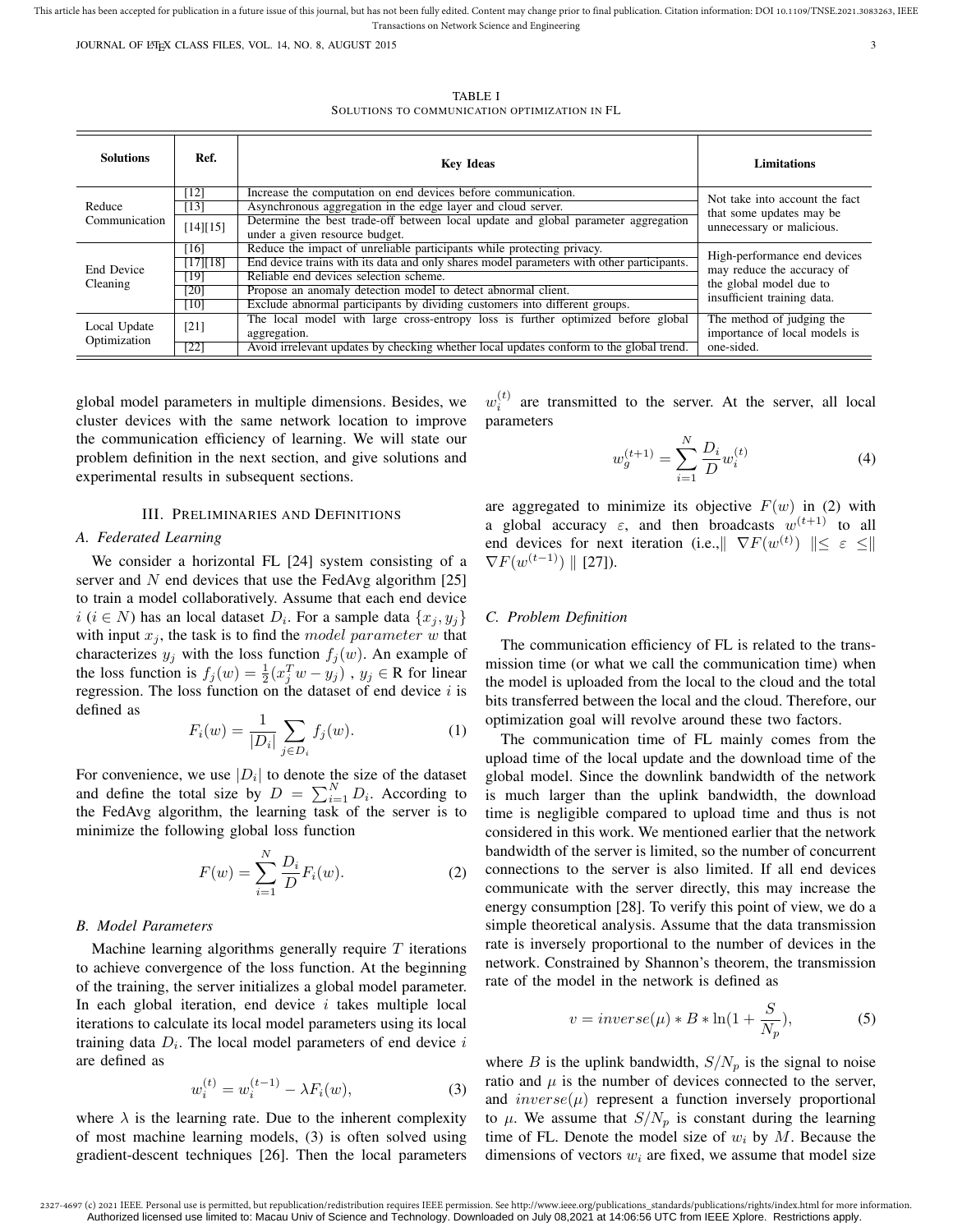JOURNAL OF LATEX CLASS FILES, VOL. 14, NO. 8, AUGUST 2015 4

is constant throughout the FL. Thus, the communication time of each end device in each global iteration is

$$
T_{com} = \frac{M}{v} = \frac{M}{inverse(\mu) * B * \ln(1 + \frac{S}{N_p})}.
$$
 (6)

It is easy to see that  $T_{com}$  is monotonically decreasing in  $\mu$ . Therefore, a natural question is how to efficiently utilize a given amount of network resources to maximize the communication efficiency of model training? Based on the above analysis, we can narrow the problem down to reducing the number of devices  $(\mu)$  connected to the server.

In addition, in each global iteration, each end device minimizes its objective  $w_i^{(t)}$  in (3) using local training data. Due to the heterogeneity of end devices and the non-IID of local data, the local models vary greatly [23]. The gradient of some models may be in the opposite direction of the global model. In other words, in the model aggregation phase, some local models with unsatisfactory training effects can not only fail to accelerate the convergence of the model but also occupy a large amount of network transmission resources. Therefore, it is desirable to filter the unnecessary local model from the end devices to cut the additional communication cost.

Formally, we define  $\delta_i$  as the bits uploaded from the end device i in the  $t^{th}$  iteration. For a given number of end devices N, the total bits uploaded from local in the  $t^{th}$  iteration is then  $\Upsilon_t = \sum_{i=1}^N \delta_i$ . Let  $w^*$  denote the target global model aprameter. We seek the solution to the following problem:

$$
\min \sum_{t=1}^{T} \Upsilon_t,
$$
  
s.t.  $w^* = \arg \min F(w).$  (7)

# IV. EDGE-BASED MODEL FILTERING AND DEVICE CLUSTERING OF FEDERATED LEARNING

We present our solution to improve the communication efficiency of FL, which we call *Edge-based Communication Optimization for Distributed Federated Learning (eFL)*. For the problems raised in the previous section, we have given corresponding solutions.

#### *A. Model filtering*

Models that are independent of the convergence of the global model are called malicious local models or dirty models. During transmission, we refer to this as unnecessary models. Our purpose is to detect unnecessary models and avoid uploading unnecessary models, thereby reducing unnecessary communication costs. In related work, we mentioned that the CMFL determines the importance of local updates by calculating the number of identical symbolic parameters between global and local updates, i.e., any updates satisfying  $\frac{1}{N} \sum_{j=1}^{N} I(sgn(u_j) = sgn(\bar{u}_j))$  < threshold are considered insignificant and will not be uploaded, where  $\bar{u}_j$  is the parameter of the global model in the last iteration, and  $u_i$  is the parameter of the local model in the current iteration.

Intuitively, though the sign of parameter in an update determines the direction (increase or decrease) to which the model should be improved along the dimension of that parameter, the



Fig. 1. Illustration of cosine similarity between model parameters in different dimensions. Low-dimensional model parameters are represented as vectors, and high-dimensional model parameters are represented as planes.



Fig. 2. The workflow of model filtering.

value of the parameter also reflects how much the parameter changes in each direction. For example, in a typical softmax regression model, the value of the model parameters can be understood as the softmax probability value of each category, so the corresponding parameter values between the local update and the global model should be similar. If the signs of the corresponding parameters are the same, but the values are very different, unquestionable, we think that the two model parameters are not related. A natural question is: is there any other way to determine the correlation between global and local updates?

We turn our attention to machine learning and edge computing, which are the basis of federated learning. Euclidean distance and cosine similarity algorithms are commonly used in machine learning to judge similarity. Euclidean distance measures the absolute distance of each point in space, which is directly related to the coordinates of each point, while cosine distance measures the included angle of the space vector, which is more reflected in the difference in direction. Considering that the model parameters imply the convergence direction of the model, the cosine similarity is more suitable for detecting the unnecessary model than the Euclidean distance.

Coincidentally, we also found an angle-based anomaly detection method (ABOD) in a data cleaning algorithm based on edge computing [29]. ABOD contains a set of points to form a cluster, for each point o, ABOD examines the angle  $\angle xoy$ for each pair of points x, y such that  $x \neq o$  and  $y \neq o$ , then according to the variance of the angle at a point to determine whether the data is an outlier. The discovery in edge computing confirms our conjecture that the cosine similarity focusing on angle change is more suitable as a model filtering algorithm.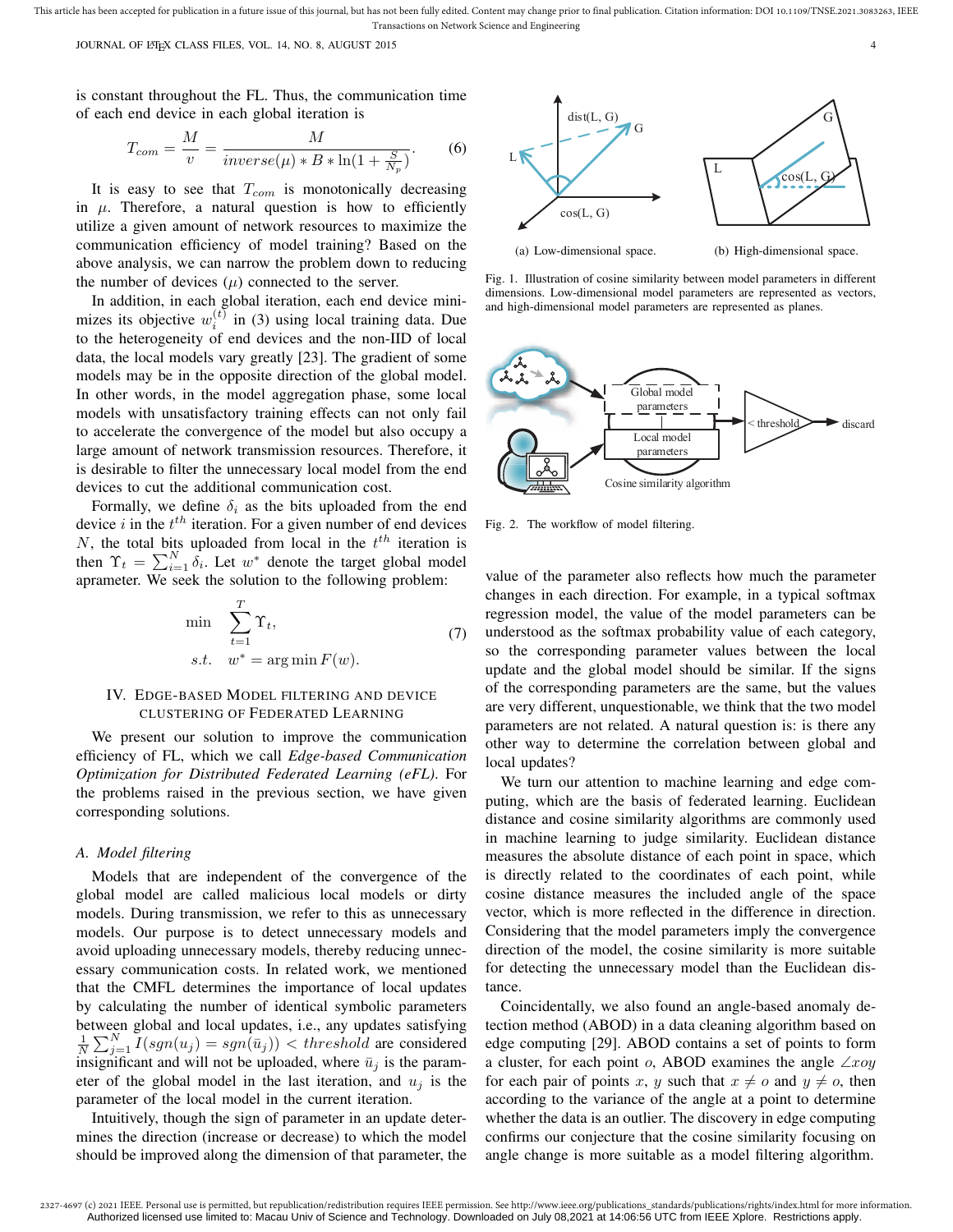JOURNAL OF LATEX CLASS FILES, VOL. 14, NO. 8, AUGUST 2015 55 SALUST 101 STEVEN ASSEMBLED FOR STEVEN ASSEMBLED TO A STEVEN ASSEMBLED FOR STEVEN ASSEMBLED FOR STEVEN ASSEMBLED FOR STEVEN ASSEMBLED FOR STEVEN ASSEMBLED FOR ST

To eliminate local updates that are not related to global convergence, our first task is to determine the trend of the global model. Since the local training is based on the global model parameters of the previous iteration, end devices cannot know the global trend of the current iteration before global aggregation. Fortunately, the difference between two consecutive global updates verified in [23] is about 0.05, and the maximum does not exceed 0.21, so the global model parameters of the previous iteration can be used as a good evaluation of the new update. So far, we have transformed the model filtering problem into the problem of calculating the cosine similarity between the local update parameters in the current iteration and the global model parameters in the previous iteration.

In order to better understand the model parameters in the geometric space, we abstract the model parameters into twodimensional vectors and higher-dimensional space planes, as shown in Fig. 1. We use  $G$  for global model parameters and  $L$ for local model parameters. As can be seen from the figure, the cosine distance is more reflected in the difference in direction than in position. If the position of  $L$  is kept unchanged, and the parameters of G change in each dimension, then the cosine distance is changing at this time (because the angle has changed).

To facilitate calculation, all end devices participating in FL need to vectorize the local update parameters and the global model parameters before model filtering. Assuming that the current local update parameters trained by the device are  $L_t =$  $[l_1, l_2, ..., l_s]$ , and the global update parameters in the previous iteration are  $G_{t-1} = [g_1, g_2, ..., g_s]$ , then their cosine distance can be calculated as follows:

$$
Similarity_{(L_t, G_{t-1})} = cos(L_t, G_{t-1})
$$
  
= 
$$
\frac{\langle L_t, G_{t-1} \rangle}{|L_t||G_{t-1}|}
$$
  
= 
$$
\frac{\sum_{j=1}^s (l_j \times g_j)}{\sqrt{\sum_{j=1}^s (l_j)^2} \times \sqrt{\sum_{j=1}^s (g_j)^2}},
$$
(8)

where  $\langle , \rangle$  is the scalar product operator.

According to the trigonometric function theorem, the range of the cosine value is between [-1,1]. The more cosine approaches 1, the closer the two vectors are; The more cosine goes to -1, the more they go in the opposite direction; When cosine is close to 0, it means that these two vectors are almost orthogonal. In general, it is not consistent with our reading habits if the similarity is less than 0, so the similarity is usually normalized within the range of [0,1]. That is,  $Similarity_{(L_t, G_{t-1})} = 0.5 \times cos(L_t, G_{t-1}) + 0.5$ . Clearly, when  $Similarity_{(L_t,G_{t-1})}$  approaches 0, it indicates that the effectiveness of local model is higher. Conversely, the effectiveness of the local model is lower.

The model parameter is set to NULL only when the  $Similarly_{(L_t,G_{t-1})}$  of the local model is less than the threshold, indicating that the model update is unnecessary and will not participate in the subsequent calculation. Algorithm 1 details the local training process in function LOCAL UPDATE. Fig. 2 illustrates the workflow of filtering out unnecessary models in federated learning. The setting of the threshold will be described in detail in the experimental section.



Fig. 3. The architecture of edge-based communication optimization for distributed federated learning.

#### *B. Clustering at the Edge*

Compared with LAN bandwidth, WAN bandwidth is a very scarce resource. Recent work shows that WAN bandwidth between network sites is, on average, 15 times smaller than LAN bandwidth within a site, and in the worst case is 60 times smaller. It confirms the scarcity of WAN bandwidth between different regions and gives us another piece of information: LAN bandwidth is much greater than WAN bandwidth.

Taking advantage of LAN bandwidth that is much greater than WAN bandwidth, we consider having end devices communicate as much as possible within the LAN. Therefore, we plan to realize the joint communication of FL in LANs and WANs. In short, it is the idea of clustering, which enables end devices to form clusters in a way and then communicate with the cloud server in clusters.

Our first option is to select an end device in the LAN that acts as a cluster head. The inspiration comes from the traditional wireless sensor network (WSN) [30] [31], in which the cluster head is responsible for collecting the information collected by the sensor and sending it to the sink node. From this, we envision deploying cluster head devices to collect all local updates on the LAN and send them to the cloud server for global aggregation. To verify if our insight holds in practice, we do a theoretical analysis. Suppose there are  $p$  end devices in a LAN, and the local update size at the end device is  $k$ , then the total bits that the cluster head needs to transmit to the cloud are  $p\times k$ . In other words, the size of the data packet communicated between a single device and the server has changed from  $k$  to  $pk.$  According to the definition of communication time in the foregoing,  $T_{com} = \frac{M}{v}$ , we can see that the greater the M, the greater the communication time  $T_{com}$ . Therefore, the cluster head device can not reduce the training communication time but increase the transmission delay.

For the issue that existed in the first option, our second option considers deploying mobile edge nodes to collect local updates by using their computing resources in the LAN. Mobile edge computing (MEC) [32] [33] is a network architecture that provides services and cloud computing resources required by users on the edge side, which can accelerate the rapid download of various applications in the network. In the previous study, the mobile edge node was proposed, and a

Authorized licensed use limited to: Macau Univ of Science and Technology. Downloaded on July 08,2021 at 14:06:56 UTC from IEEE Xplore. Restrictions apply.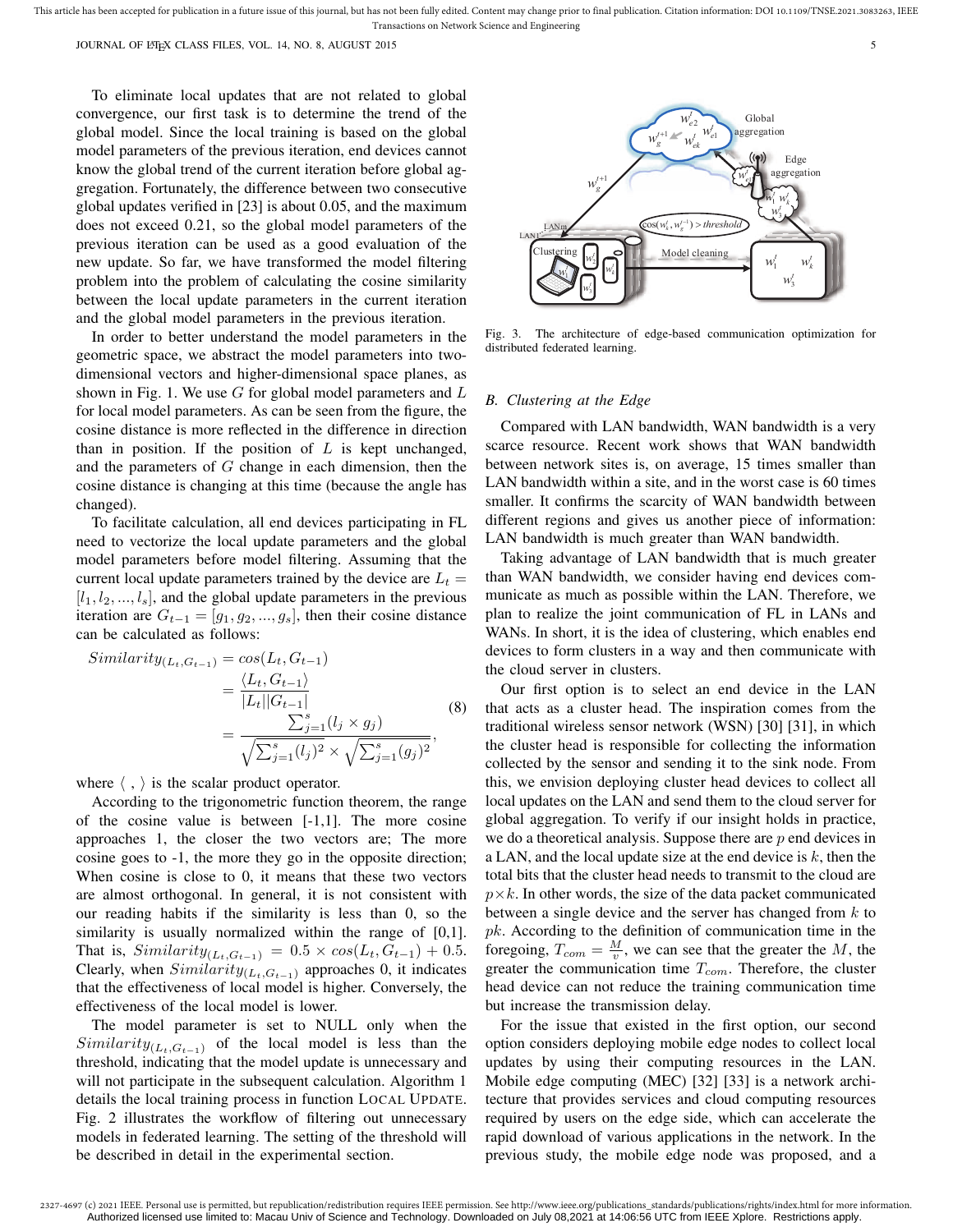JOURNAL OF LATEX CLASS FILES, VOL. 14, NO. 8, AUGUST 2015 6

Algorithm 1 Edge-based communication optimization of federated learning(eFL)

1: procedure GLOBAL AGGREGATION 2: **Input:** Devices set N, LAN address  $A_i$  of device i. 3: **Initialize:** global model parameters  $G_0$ . 4: **for** each iteration  $t = 1, 2, ...$  **do** 5: **for all** device  $i \in N$  do 6: cluster<sub>m</sub>  $\leftarrow \{i \mid A_i = A_m\};$ 7: end for 8:  $G^t \leftarrow \{\};$ 9: **for all** cluster<sub>m</sub> do in parallel<br>0:  $G^t \leftarrow \text{EDGE AGGREC}$ 10:  $G^t \leftarrow$  EDGE AGGREGATION(*cluster<sub>m</sub>*,  $G_{t-1}$ ); 11: end for 12:  $G_t \leftarrow \frac{1}{|G^t|} \sum_{C_{m,t} \in G^t} C_{m,t};$ 13: end for 14: end procedure 15: function EDGE AGGREGATION( $cluster_m, G_{t-1}$ ) 16: for all device  $i \in cluster_m$  do in parallel 17:  $L_i \leftarrow \text{LOCAL UPDATE}(i, G_{t-1});$ 18: C  $^{m} \leftarrow \{L_i \mid L_i \text{ is not NULL}\};$ 19: end for 20:  $C_{m,t} \leftarrow \frac{1}{|C^m|} \sum_{L_i \in C^m} L_i;$ 21: return  $C_{m,t}$ 22: end function 23: function LOCAL UPDATE $(i, G_{t-1})$ 24: Split local dataset  $D_i$  to minibatch set  $B_i$ . 25: **for** each local epoch  $j = 1, 2, ...$  **do** 26: **for** each  $b \in B_i$  **do** 27:  $L_i \leftarrow L_i - \lambda \nabla F(L_i);$ 28: end for 29: end for 30: **if**  $Similarity_{(L_i, G_{t-1})} < f$  then 31:  $L_i \leftarrow \text{NULL};$ 32: end if 33: return  $L_i$ 34: end function

moving route was designed for the edge node to maximize the throughput and minimize the transmission latency [34]. Therefore, we can use the computing resources of mobile edge nodes to solve the problems mentioned above.

Assuming that the LAN address of end device  $i$  is  $A_i$ , then the device clustering process can be represented as follows

$$
cluster_m = \{i \mid A_i = A_m\}.
$$
\n(9)

That is, according to the different LAN where the devices are located, they can be divided into multiple clusters, and each cluster is independent of the other. Algorithm 1 details the clustering process in procedure GLOBAL AGGREGATION.

In each global iteration, local models from the same cluster are uniformly uploaded to the cloud by mobile edge nodes. Also, considering that the mobile edge node has computing resources, we use its computing resources to do edge aggregation of local models in the cluster. Therefore, each mobile edge node will get a cluster model after edge aggregation. The cluster model of  $cluster_m$  is defined as

$$
F_m(w) = \sum_{i \in cluster_m} \frac{D_i}{D_m} f_i(w),\tag{10}
$$

where  $D_m = \sum_{i \in cluster_m} D_i$ . After this edge aggregation, all the cluster models of LAN will be sent to the cloud for aggregation to minimize the global loss function, then the next round of training iteration is performed. Algorithm 1 details the edge aggregation process in procedure EDGE AGGREGATION. Fig. 3 details the architecture of eFL.

#### *C. Algorithm Analysis*

Assuming that the target global model parameters are  $w^*$ , and the global model parameters we finally trained are w. Therefore, we can calculate the loss value of federated learning as  $L(w^*) = |F(w) - F(w^*)|$ , where  $F(.)$  represents the global loss function. As the number of training iterations  $(T)$  approaches infinity, the time complexity of Algorithm 1 is limited to  $\lim_{T \to +\infty} L(w^*) = \frac{1}{T} [O(\frac{1}{\eta T}) + O(\sum_{t=1}^{T} sh_t)],$  where  $\eta$  is the learning rate and  $sh$  represents the threshold of model filtering. Since  $sh$  is constant and  $T$  can be reduced after filtering out unnecessary models, so Algorithm 1 maintains the time complexity similar to that of traditional federated learning in communication.

## V. EXPERIMENTAL EVALUATION

#### *A. Dataset and Preparation*

*1) Dataset and models:* We evaluate the training of two different models on the MNIST dataset. The models include multilayer perceptron (MLP) and convolutional neural networks (CNN).

- *MNIST*: MNIST [35] is a handwritten digits dataset, in which the training set contains 60,000 samples, and the test set contains 10,000 samples. Each image in the MNIST dataset is composed of 28 x 28 pixels, and each pixel is represented by a gray value.
- *MLP*: MLP is a forward-structured artificial neural network that maps a set of input vectors to a set of output vectors. In our experimental setup, the MLP consists of an input layer, a hidden layer, and an output layer (softmax layer). The number of neurons in the hidden layer is 300, and ReLU is used as the activation function.
- *CNN:* The structure of the CNN [36] [37] model is as follows: input layer, convolutional layer, pooling layer (max pooling), convolutional layer, pooling layer (max pooling), fully connected layer, output layer (softmax layer), where the size of the convolution kernel is 5\*5 and the active function is ReLU.

*2) Preparation:* In our experiments, the model architectures are built upon TensorFlow. We train two models: MNIST CNN and MNIST MLP. For the MNIST MLP model, We divide the MNIST training samples evenly among 20 end devices, and each end device gets about 2750 samples. Besides, we set the number of local epochs each end device makes over its local dataset on each iteration as 87 and the local minibatch size used for the local updates as 32. Similarly, the number of end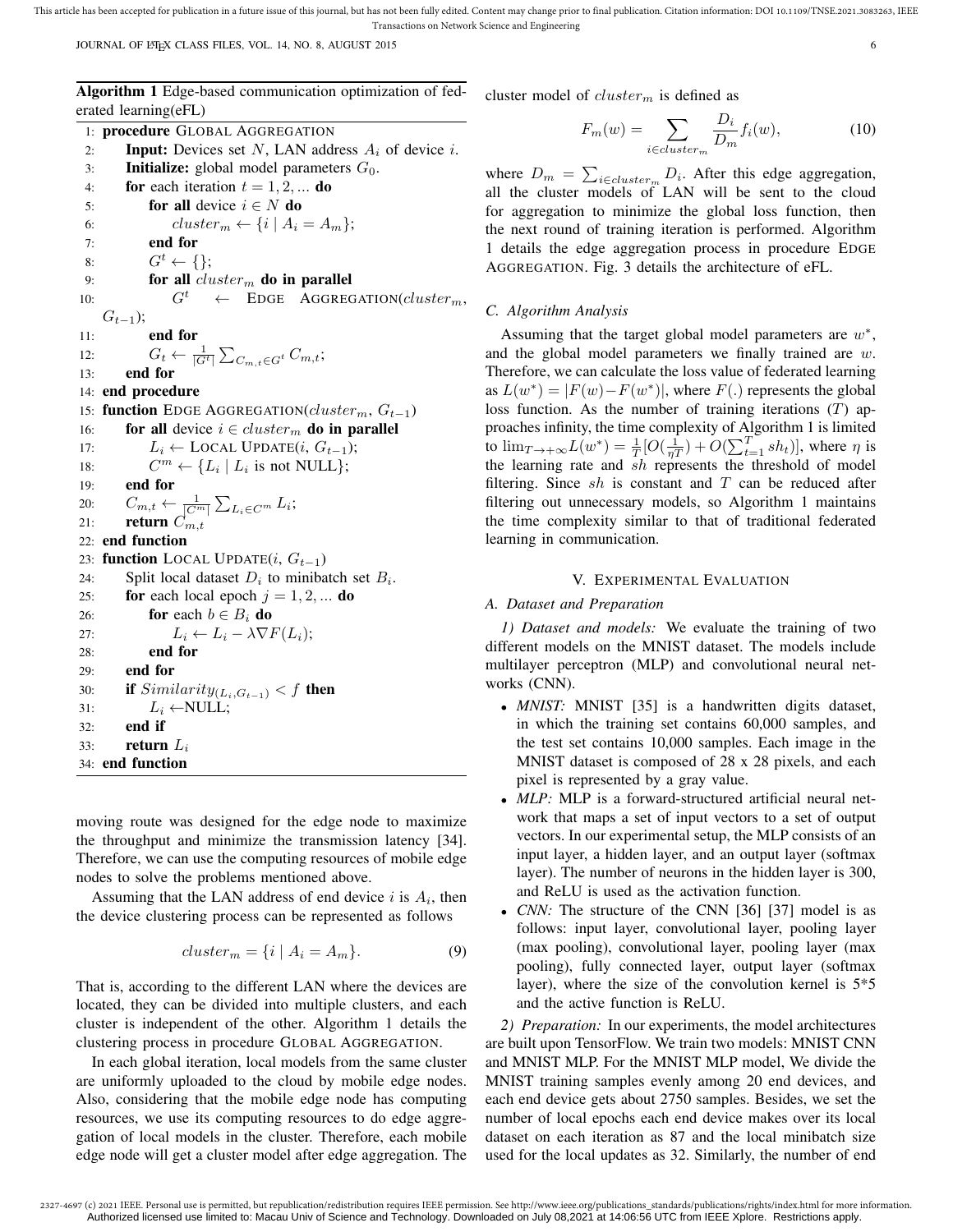JOURNAL OF LATEX CLASS FILES, VOL. 14, NO. 8, AUGUST 2015 7



(a) Similarity between model parameters in MLP.



(b) Similarity between model parameters in CNN.

Fig. 4. Distribution of similarity.

devices and local epochs is set as 10 and 15 for the MNIST CNN model, respectively.

We simulate the dirty data by modifying the labels in the dataset, and it is shown to have a significant impact on the training of FL. Research showed that only when the proportion of dirty labels is greater than 0.7 can the model accuracy be affected. Through experiments, the author proved that when the noise ratio of the dataset is less than 0.7, the accuracy of the CNN model can reach as high as 85%. In contrast, when the noise ratio is greater than 0.7, the accuracy of the model is reduced by 30%. Therefore, to reflect the eFL algorithm's effectiveness in filtering out dirty models, we modify more than 70% sample labels in the MNIST dataset to simulate noise in the FL environment.

#### *B. Threshold Settings*

In order to do a thorough analysis of eFL despite the influence of the threshold, we measure the similarity between global model parameters and local model parameters in each iteration and depict their CDF distributions in Fig. 4. Since we add 70% noise in the experiment, we convince that local models with low similarity to the global model should account for 70% and local models with high similarity to the global model should account for 30%. As shown in the results in Fig. 4, the slope of the solid line in the figure changes suddenly around CDF=0.7. In the MLP experiment, the local model whose similarity to the global model is less than 0.97 accounts for 70%. In contrast, in the CNN experiment, the local model whose similarity to the global model is less than 0.9998 accounts for 70%. The reason for this result is related to the noise ratio we added of 0.7, so we test a set of 8 relevance threshold values around 0.97 for the eFL on MLP

model: {0.95, 0.955, 0.96, 0.965, 0.97, 0.975, 0.98, 0.985}, and another set of 5 relevance threshold values around 0.9999 on CNN model: {0.9995, 0.9996, 0.9997, 0.9998, 0.9999}. The result shows that the best performance is obtained when setting the relevance threshold value as 0.9999 for the MNIST CNN model and 0.98 for the MNIST MLP model.

## *C. Results and Analysis*

We set up three sets of experiments: traditional FL, eFL, and FL without dirty labels.

*1) Evaluation of the MNIST MLP:* We evenly distribute the dirty labels among 16 end devices, and we randomly match a set of LAN addresses to all devices. The Adam optimizer is used with the learning rate  $\lambda = 0.001$ . We measure the validation accuracy and training loss over iteration and depict their relationship in Fig. 5(a) and Fig. 5(b).

Since the regression model converges quickly and the number of local epochs of the end device is as high as 87, the accuracy of the global model has reached 0.8 or more after the first aggregation on the server. After the second iteration, the accuracy of the model trained under eFL we mentioned rose steadily and remained above 0.9, while the accuracy of the model trained under traditional FL is extremely unstable, even falling below 0.5 in the  $6^{th}$  iteration.

In comparison, the model trained under eFL and the model trained under FL without dirty labels are close in accuracy, and both are significantly higher than traditional FL. Similarly, the model trained under eFL and the model trained under FL without dirty labels have similar training loss, and both are significantly lower than traditional FL.

We randomly add delays to the network according to the distance between different devices and the server and the status of the server equipment, thus measuring the communication time of FL and showing it in Fig. 5(c). From iteration 0 to iteration 50, the communication time of federated learning under eFL is significantly lower than that under traditional FL. The results show that the communication time of eFL is reduced by 10.3% under the same number of iterations.

*2) Evaluation of the MNIST CNN:* A similar experiment is performed on the CNN model, where the dirty labels are evenly distributed to 8 end devices. The Adam optimizer is used with the learning rate  $\lambda = 0.001$  and the ratio for dropout  $keep\_prob = 0.5$ .

As shown in Fig. 5(d) and Fig. 5(e), under the uniform condition of a data noise ratio of 0.7, the model accuracy trained under eFL is much higher than that trained under traditional FL. Besides, the convergence rate of the model trained under eFL is very fast, with the training loss of the model reduced by 80% after only about 5 global iterations.

From the vertical perspective of the figure, due to the influence of unnecessary models, the accuracy of the model trained under traditional FL is only 0.7 with the same iteration times, and the loss value only decreases by 33%. From the horizontal perspective of the figure, the learning trained under traditional FL needs 13 iterations when the accuracy of the global model reaches 0.6, while the eFL needs only 2 iterations to achieve the same accuracy.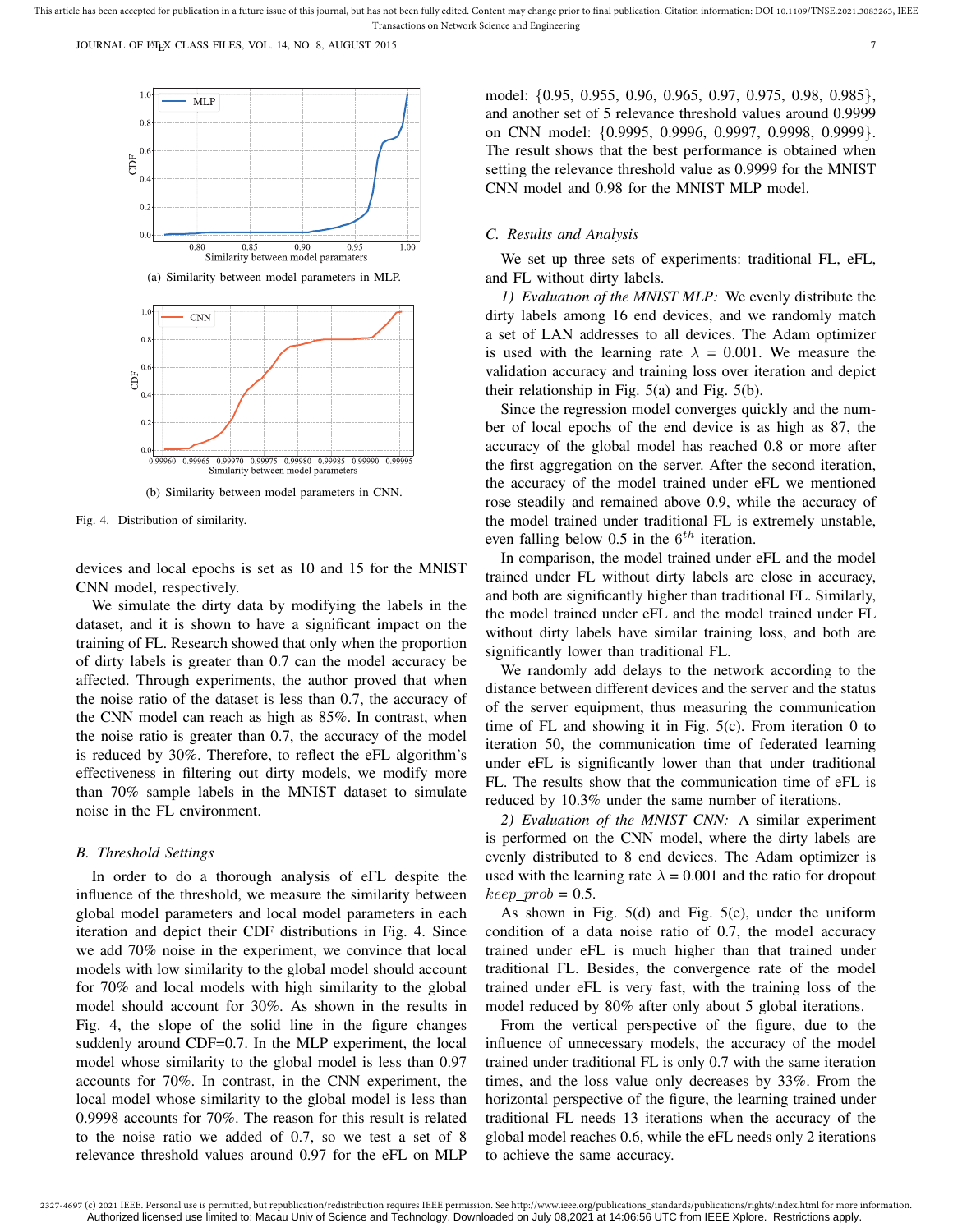JOURNAL OF LATEX CLASS FILES, VOL. 14, NO. 8, AUGUST 2015 8



Fig. 5. The performance of eFL compared to traditional FL and FL without dirty labels on MNIST MLP and MNIST CNN.

Compared with the model trained under FL without dirty labels, the model trained under eFL is close to it in accuracy, and the convergence of the model is slightly lower. However, the model trained under traditional FL is far less accurate than the two methods, and the convergence is not satisfactory.

Similarly, we add delays in the model update process to simulate the network conditions in the real scene. Similar to the evaluation of MLP, the communication time of CNN trained under eFL is much lower than that of traditional FL. The experimental results in Fig. 5(f) show that under the same number of iterations, the communication time of learning trained under eFL is reduced by 30.8% compared with traditional FL.

*3) Communication Efficiency Assessment:* Table II shows the communication time for 50 training rounds of traditional FL and eFL. Overall, the communication time required by the proposed eFL is far less than that of traditional FL when iterating the same number of rounds. That is, after device clustering and edge aggregation, the time needed for model uploading and downloading is significantly reduced.

To observe the performance of our proposed eFL in optimizing FL communication more intuitively, we define communication-saving as, for a given learning accuracy, as the total number of local updates that need to be uploaded under traditional FL normalized by that under eFL, i.e.,

$$
communication\ saving = \frac{\varrho_t - \varrho_e}{\varrho_t},\tag{11}
$$

where  $\rho_t$  represents the total number of local updates that need to be uploaded by traditional FL, and  $\rho_e$  represents that number under eFL. Intuitively, the greater communication saving is the better performance of eFL in reducing communication. We measure the *communication saving* of eFL in MNIST

TABLE II COMMUNICATION TIME CONSUMED BY DIFFERENT LEARNING METHODS.

|                     | Traditional FL | eFL.  |
|---------------------|----------------|-------|
| MNIST MLP (seconds) | 344.0          | 296.1 |
| MNIST CNN (seconds) | 616            | 411.6 |

TABLE III SUMMARY OF communication saving FOR DIFFERENT LEARNING ACCURACIES IN MNIST MLP AND MNIST CNN.

|                        | $\rho_t$ | $\rho_e$ | communication saving |
|------------------------|----------|----------|----------------------|
| MNIST CNN 60% accuracy | 110      | 20       | 0.73                 |
| MNIST CNN 80% accuracy | 340      | 30       | 0.91                 |
| MNIST MLP 85% accuracy | 20       | 8        | 0.6                  |
| MNIST MLP 87% accuracy | 240      | 10       | 0.95                 |

MLP and MNIST CNN under different accuracies. Table III gives a statistical summary of the communication saving when reaching the target accuracy.

For MLP, when the model's accuracy rises to 0.85, the number of models that need to be uploaded under traditional FL is 20 (including some unnecessary models), and eFL reduces this number to 8, saving 60% of the communication. More surprisingly, when the accuracy rises to 0.87, the number of models that need to be uploaded under traditional FL is as high as 240, and eFL reduces this number to 10. Furthermore, for CNN, when the accuracy raises to 0.6, eFL reduced the number of model updates by 73%, and when the accuracy increases to 0.8, eFL reduced the number of model updates by 91%. Such experimental results undoubtedly prove the significant effect of eFL in improving communication efficiency.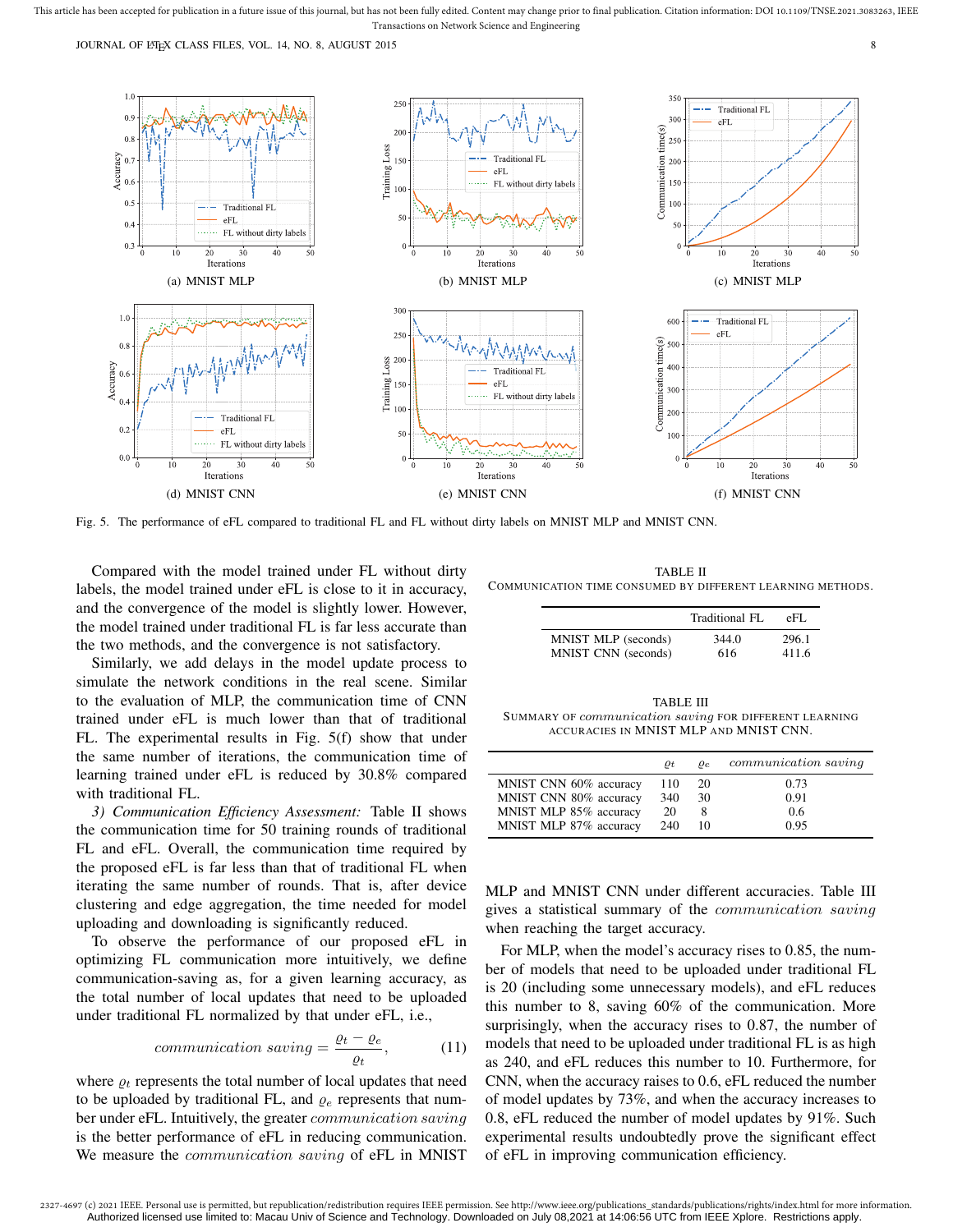JOURNAL OF LATEX CLASS FILES, VOL. 14, NO. 8, AUGUST 2015 99

#### VI. CONCLUSION

In this paper, we propose an edge-based federated learning framework (eFL), which aims to improve the communication efficiency of FL and strengthen the robustness of models. eFL introduces the idea of clustering based on devices' network location. It deploys mobile edge nodes in each cluster as the hub between cloud and edge communication. At the same time, to avoid extra communication caused by uploading unnecessary models, eFL calculates the similarity between the local model parameters and the global model parameters, only the local update whose value of similarity is greater than the set threshold will be collected by mobile edge nodes and then participate in edge aggregation. Experiments in MLP and CNN two learning models verify the effectiveness of eFL in filtering out unnecessary models and improving learning efficiency. Compared with traditional federated learning, eFL reduces network footprint by 95%, and the convergence speed of the CNN model accelerates by 30.8%.

#### **REFERENCES**

- [1] H. Hu, D. Wang, and C. Wu, "Distributed machine learning through heterogeneous edge systems." in *proceeding of the AAAI Conference on Artificial Intelligence*, 2020, pp. 7179–7186.
- [2] M. Hao, H. Li, X. Luo, G. Xu, H. Yang, and S. Liu, "Efficient and privacy-enhanced federated learning for industrial artificial intelligence," *IEEE Transactions on Industrial Informatics*, vol. 16, no. 10, pp. 6532– 6542, 2020.
- [3] T. Wang, Y. Lu, J. Wang, H.-N. Dai, X. Zheng, and W. Jia, "Eihdp: Edge-intelligent hierarchical dynamic pricing based on cloud-edge-client collaboration for iot systems," *IEEE Transactions on Computers*, 2021, DOI: 10.1109/TC.2021.3060484.
- [4] P. Kairouz, H. B. McMahan, B. Avent, A. Bellet, M. Bennis, A. N. Bhagoji, K. Bonawitz, Z. Charles, G. Cormode, R. Cummings *et al.*, "Advances and open problems in federated learning," *arXiv preprint arXiv:1912.04977*, 2019.
- [5] T. Wang, Y. Mei, X. Liu, J. Wang, H.-N. Dai, and Z. Wang, "Edge-based auditing method for data security in resource-constrained internet of things," *Journal of Systems Architecture*, 2020, DOI: 10.1016/j.sysarc.2020.101971.
- [6] J. Wang, Y. Yang, T. Wang, R. S. Sherratt, and J. Zhang, "Big data service architecture: a survey," *Journal of Internet Technology*, vol. 21, no. 2, pp. 393–405, 2020.
- [7] B. McMahan and D. Ramage, "Federated learning: Collaborative machine learning without centralized training data," *Google Research Blog*, vol. 3, 2017.
- [8] Q. Yang, Y. Liu, T. Chen, and Y. Tong, "Federated machine learning: Concept and applications," *ACM Transactions on Intelligent Systems and Technology (TIST)*, vol. 10, no. 2, pp. 1–19, 2019.
- [9] J. Konečnỳ, H. B. McMahan, F. X. Yu, P. Richtárik, A. T. Suresh, and D. Bacon, "Federated learning: Strategies for improving communication efficiency," *arXiv preprint arXiv:1610.05492*, 2016.
- [10] T. Li, A. K. Sahu, A. Talwalkar, and V. Smith, "Federated learning: Challenges, methods, and future directions," *IEEE Signal Processing Magazine*, vol. 37, no. 3, pp. 50–60, 2020.
- [11] Y. Han and X. Zhang, "Robust federated learning via collaborative machine teaching." in *proceeding of the AAAI Conference on Artificial Intelligence*, 2020, pp. 4075–4082.
- [12] Y. Wu, H. Huang, Q. Wu, A. Liu, and T. Wang, "A risk defense method based on microscopic state prediction with partial information observations in social networks," *Journal of Parallel and Distributed Computing*, vol. 131, pp. 189–199, 2019.
- [13] B. McMahan, E. Moore, D. Ramage, S. Hampson, and B. A. y Arcas, "Communication-efficient learning of deep networks from decentralized data," in *proceeding of the Artificial Intelligence and Statistics*. PMLR, 2017, pp. 1273–1282.
- [14] L. Liu, J. Zhang, S. Song, and K. B. Letaief, "Edge-assisted hierarchical federated learning with non-iid data," *arXiv preprint arXiv:1905.06641*, 2019.
- [15] S. Wang, T. Tuor, T. Salonidis, K. K. Leung, C. Makaya, T. He, and K. Chan, "Adaptive federated learning in resource constrained edge computing systems," *IEEE Journal on Selected Areas in Communications*, vol. 37, no. 6, pp. 1205–1221, 2019.
- [16] S. Wang, T. Tuor, T. Salonidis, K. K. Leung, C. Makaya, T. He, and K. Chan, "When edge meets learning: Adaptive control for resourceconstrained distributed machine learning," in *proceeding of the IEEE Conference on Computer Communications*, 2018, pp. 63–71.
- [17] L. Zhao, Q. Wang, Q. Zou, Y. Zhang, and Y. Chen, "Privacy-preserving collaborative deep learning with unreliable participants," *IEEE Transactions on Information Forensics and Security*, vol. 15, pp. 1486–1500, 2019.
- [18] J. Kang, Z. Xiong, D. Niyato, Y. Zou, Y. Zhang, and M. Guizani, "Reliable federated learning for mobile networks," *IEEE Wireless Communications*, vol. 27, no. 2, pp. 72–80, 2020.
- [19] T. Nishio and R. Yonetani, "Client selection for federated learning with heterogeneous resources in mobile edge," in *proceeding of the IEEE International Conference on Communications (ICC)*, 2019, pp. 1–7.
- [20] S. Li, Y. Cheng, Y. Liu, W. Wang, and T. Chen, "Abnormal client behavior detection in federated learning," *arXiv preprint arXiv:1910.09933*, 2019.
- [21] F. Sattler, K.-R. Müller, T. Wiegand, and W. Samek, "On the byzantine robustness of clustered federated learning," in *proceeding of the IEEE International Conference on Acoustics, Speech and Signal Processing (ICASSP)*, 2020, pp. 8861–8865.
- [22] L. Huang, Y. Yin, Z. Fu, S. Zhang, H. Deng, and D. Liu, "Loadaboost: Loss-based adaboost federated machine learning with reduced computational complexity on iid and non-iid intensive care data," *Plos one*, vol. 15, no. 4, 2020, DOI: 10.1371/journal.pone.0230706.
- [23] W. Luping, W. Wei, and L. Bo, "Cmfl: Mitigating communication overhead for federated learning," in *proceeding of the IEEE 39th International Conference on Distributed Computing Systems (ICDCS)*, 2019, pp. 954–964.
- [24] F. Liu, X. Wu, S. Ge, W. Fan, and Y. Zou, "Federated learning for vision-and-language grounding problems." in *proceeding of the AAAI Conference on Artificial Intelligence*, 2020, pp. 11 572–11 579.
- [25] W. Y. B. Lim, N. C. Luong, D. T. Hoang, Y. Jiao, Y. Liang, Q. Yang, D. Niyato, and C. Miao, "Federated learning in mobile edge networks: A comprehensive survey," *IEEE Communications Surveys Tutorials*, vol. 22, no. 3, pp. 2031–2063, 2020.
- [26] Z. Wang and H. Li, "Edge-based stochastic gradient algorithm for distributed optimization," *IEEE Transactions on Network Science and Engineering*, vol. 7, no. 3, pp. 1421–1430, 2020.
- [27] N. H. Tran, W. Bao, A. Zomaya, N. M. NH, and C. S. Hong, "Federated learning over wireless networks: Optimization model design and analysis," in *proceeding of the IEEE Conference on Computer Communications*, 2019, pp. 1387–1395.
- [28] Q. Zhou, S. Guo, H. Lu, L. Li, M. Guo, Y. Sun, and K. Wang, "Falcon: Addressing stragglers in heterogeneous parameter server via multiple parallelism," *IEEE Transactions on Computers*, 2020, DOI: 10.1109/TC.2020.2974461.
- [29] T. Wang, H. Ke, X. Zheng, K. Wang, A. K. Sangaiah, and A. Liu, "Big data cleaning based on mobile edge computing in industrial sensorcloud," *IEEE Transactions on Industrial Informatics*, vol. 16, no. 2, pp. 1321–1329, 2019.
- [30] J. Wang, Y. Gao, C. Zhou, S. Sherratt, and L. Wang, "Optimal coverage multi-path scheduling scheme with multiple mobile sinks for wsns," *Computers, Materials & Continua*, vol. 62, no. 2, pp. 695–711, 2020.
- [31] D. Cao, B. Zheng, B. Ji, Z. Lei, and C. Feng, "A robust distancebased relay selection for message dissemination in vehicular network," *Wireless Networks*, vol. 26, no. 3, pp. 1755–1771, 2020.
- [32] X. Liu, P. Lin, T. Liu, T. Wang, A. Liu, and W. Xu, "Objectivevariable tour planning for mobile data collection in partitioned sensor networks," *IEEE Annals of the History of Computing*, 2020, DOI: 10.1109/TMC.2020.3003004.
- [33] T. Wang, P. Wang, S. Cai, X. Zheng, Y. Ma, W. Jia, and G. Wang, "Mobile edge-enabled trust evaluation for the internet of things," *Information Fusion*, 2021, DOI: 10.1016/j.inffus.2021.04.007.
- [34] X. Liu, M. S. Obaidat, C. Lin, T. Wang, and A. Liu, "Movementbased solutions to energy limitation in wireless sensor networks: State of the art and future trends," *IEEE Network*, pp. 1–6, 2020, DOI: 10.1109/MNET.011.2000445.
- [35] Y. LeCun, "The mnist database of handwritten digits," *http://yann. lecun. com/exdb/mnist/*, 1998.
- [36] S. Zhou and B. Tan, "Electrocardiogram soft computing using hybrid deep learning cnn-elm," *Applied Soft Computing*, vol. 86, 2020, DOI: 10.1016/j.asoc.2019.105778.